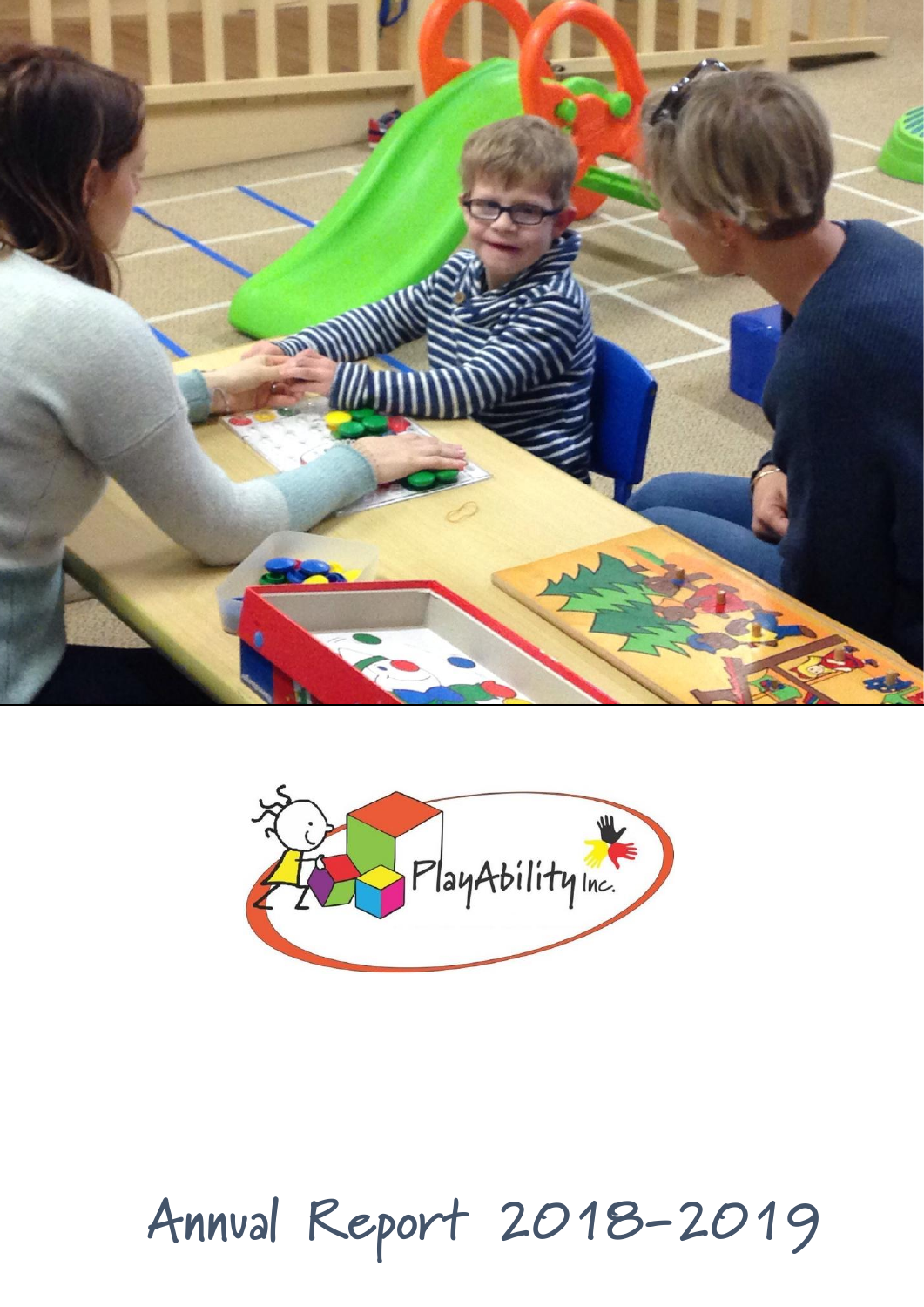**The Committee members and Staff of PlayAbility wish to acknowledge the Traditional Owners of the lands of the Bega Valley, and pay our respects to Elders past and present and emerging**

**We pledge in our endeavours to acknowledge and to celebrate individual cultural and social identity and expression**



**Contact**

Telephone: 02 6496 1918 Fax: 02 6496 3291 Email: [admin@playability.com.au](mailto:admin@playability.com.au) Website: [www.playability.com.au](http://www.playability.com.au/) Facebook: PlayAbility Bega Valley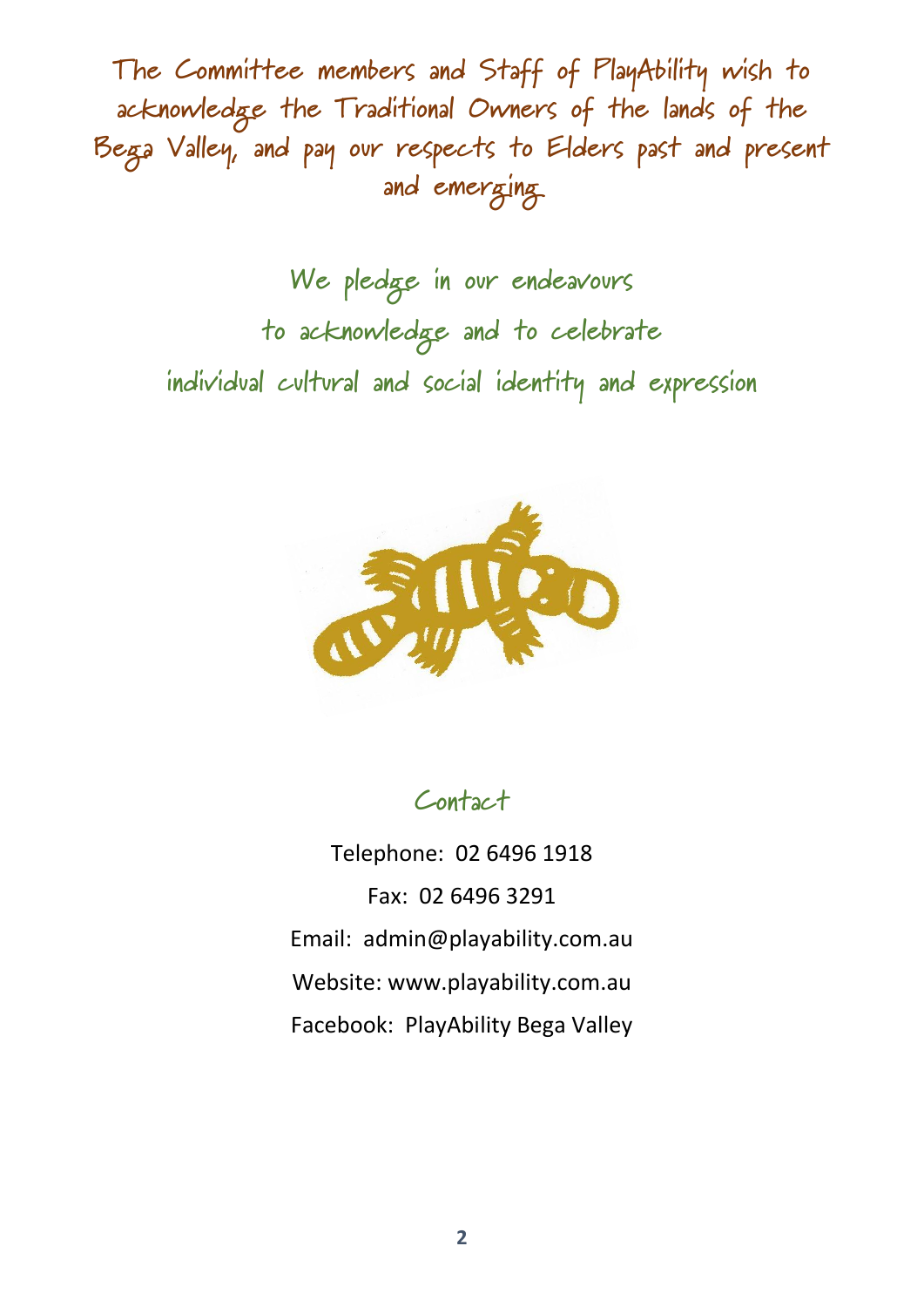# **Contents**

| <b>Vision, Mission, Values</b>             | 4  |
|--------------------------------------------|----|
| <b>Services</b>                            | 5  |
| Welcome                                    | 6  |
| <b>Publicity and Promotion</b>             | 7  |
| <b>Management Committee</b>                | 7  |
| <b>Staff</b>                               | 7  |
| <b>Organisational Structure</b>            | 9  |
| <b>Minutes of the Previous AGM</b>         | 10 |
| <b>Chairperson's Report</b>                | 11 |
| <b>Treasurer's Report</b>                  | 12 |
| <b>Future Funding</b>                      | 13 |
| <b>Chief Executive Officer's Report</b>    | 14 |
| <b>Operations Manager's Report</b>         | 15 |
| <b>Family Support Manager's Report</b>     | 16 |
| <b>Early Intervention Manager's Report</b> | 17 |
| <b>Community Support</b>                   | 18 |
| <b>Auditors Report</b>                     | 19 |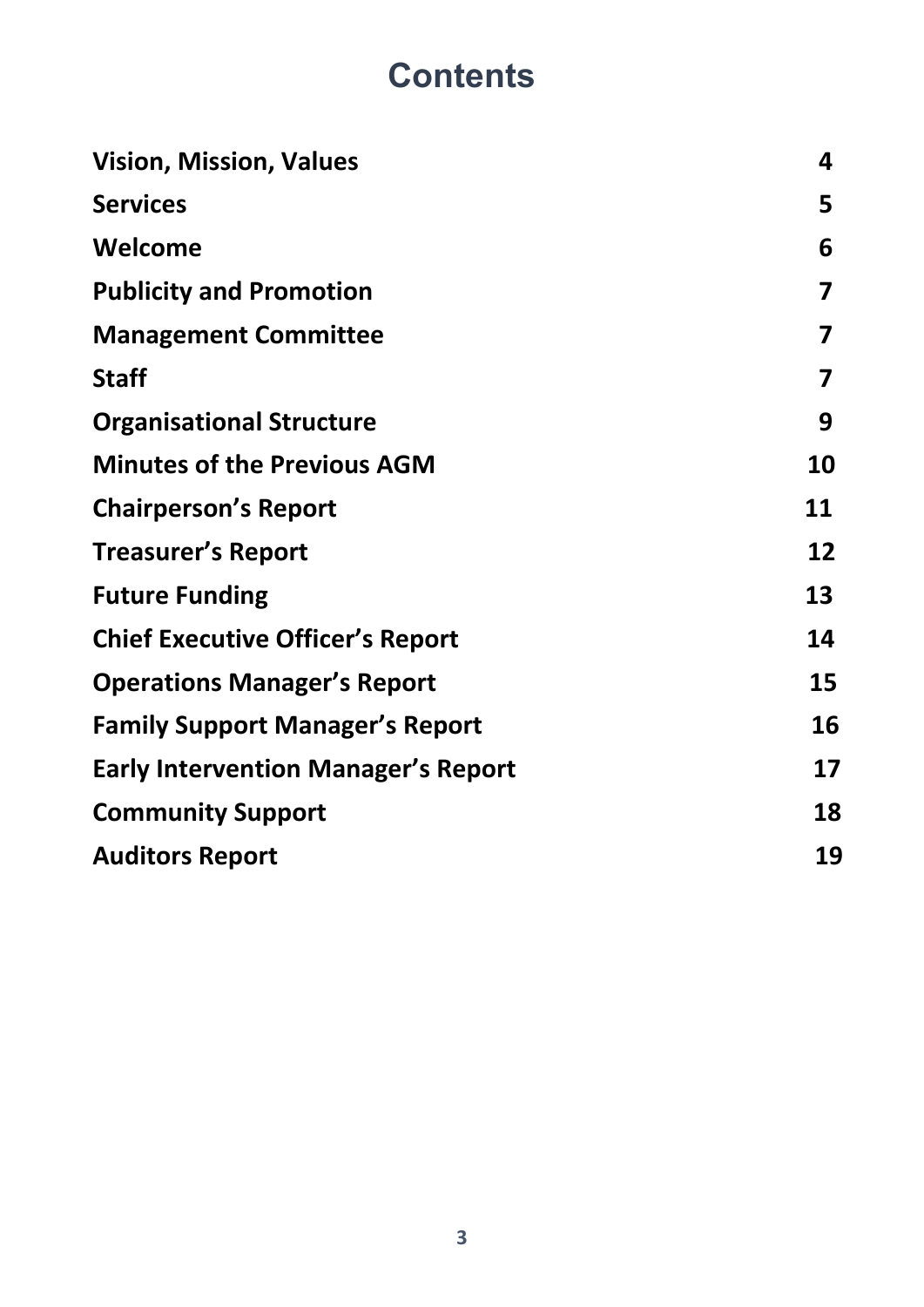### **Our Vision**

**For families to have the capacity to raise their children in an environment have the in an environment that promotes sfaty and wellbeing, builds their confidence and skills, that promotes safety and wellbeing, builds their confidence and skills, creates resilience and forms connections to their community and culture forms connections to their** 

### **Our Mission**

**To apply innovative evidence based practices using a strengths-based capacity building approach To provide a flexible and responsive family-centred approach that creates a team of support around the child To build families' skills so they can participate meaningfully in their community and feel connected and included To overcome barriers encountered by families and children with additional needs through advocacy and support**

### **Our Values**

**PlayAbility is committed to the provision of services based on the values of Respect Accountability Inclusiveness Collaboration Honesty Trust Delivered with a focus on evidence based practice, innovation, quality and adaptability in order to support the changing needs and objectives of each family and child** 

**We advocate and support all children, without discrimination, irrespective of a child's race, language, religion, ethnic origin, disability or other status**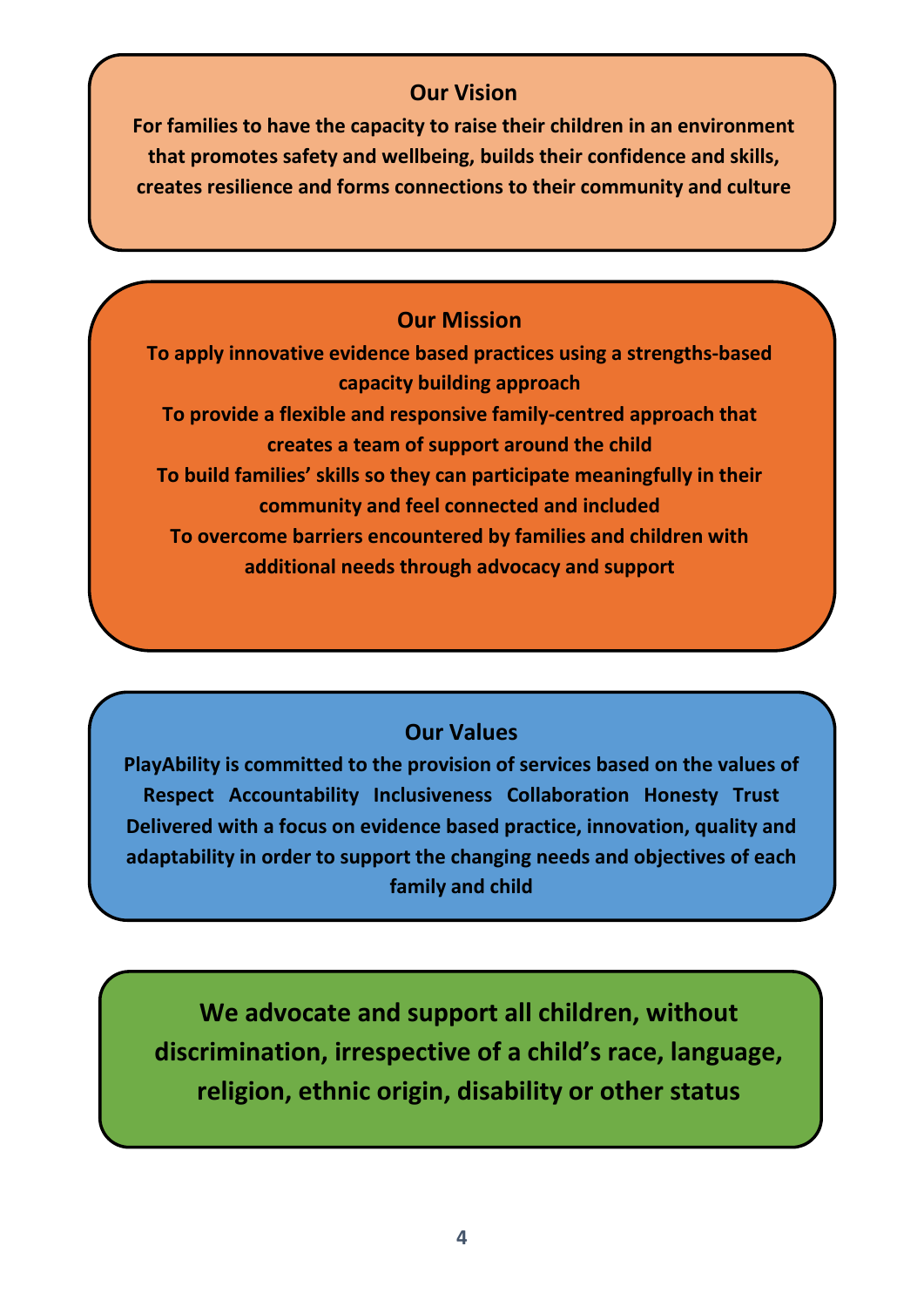# **Services**

### **Early Intervention**

### *Early Childhood Intervention children 0-6 years*

• Trans-disciplinary Keyworker model

### *Therapeutic Supports children 7-18 years*

- Speech Pathology
- Occupational Therapy
- Behaviour Support
- Psychology

### *Capacity Building Support for Preschool*

• Early Childhood Specialist

### **Family Support**

### *Indigenous Family Support*

• Project Officers

### *Supported Playgroups*

- Project Officers
- Early Childhood **Educators**
- Therapists

### *Mobile Toy Library and Parenting Resources*

• Project Officers

### **Participant NDIS Plans**

**Capacity Building Support Program (DoE)**

**Federal Dept. of Prime Minister and Cabinet / Indigenous Affairs**

**NSW Dept. of Communities and Justice**

**Federal Dept. of Social Services**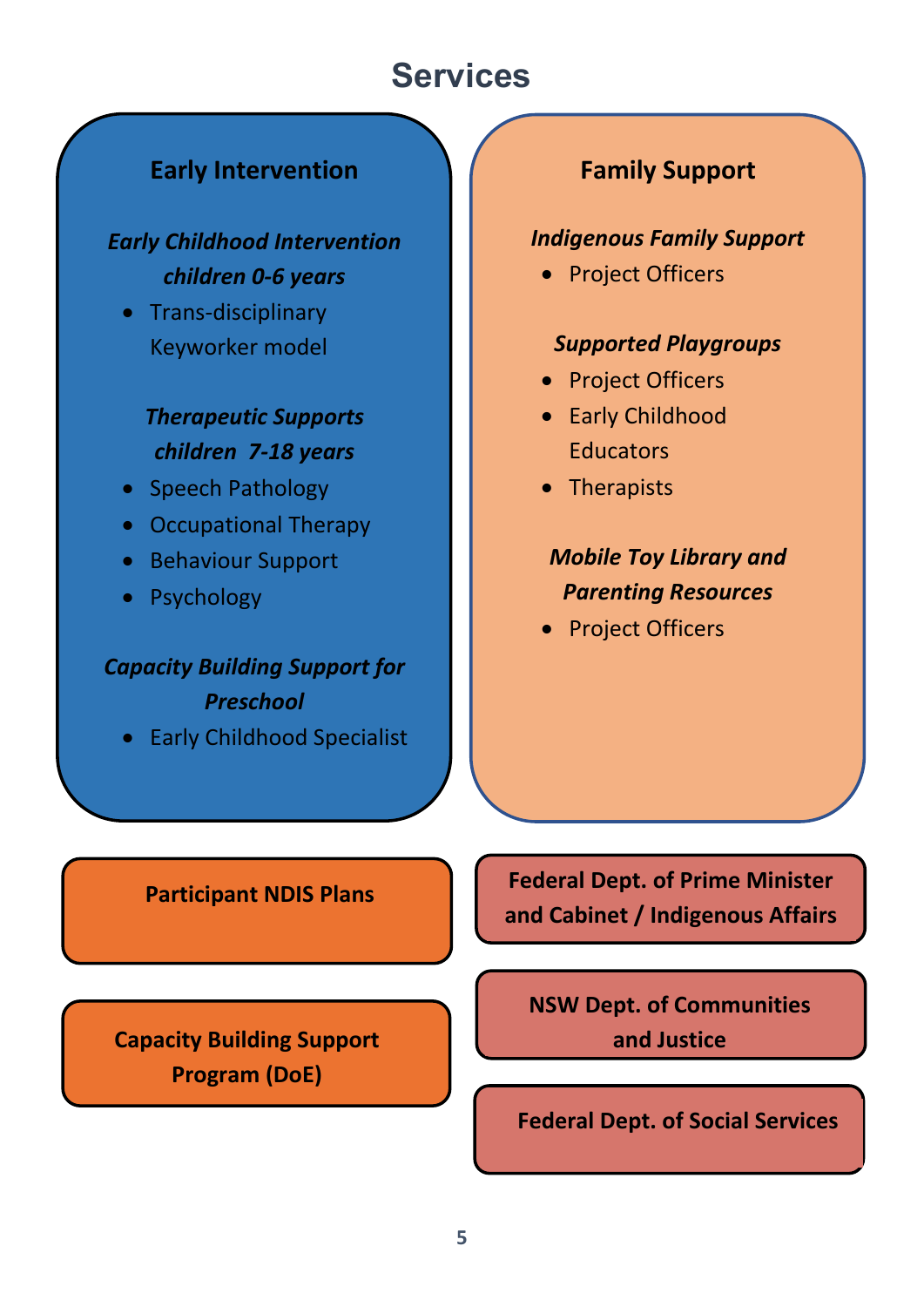# **Welcome**

This annual report details the services and activities, achievements and financial performance of PlayAbility in the period between July 2018 and June 2019. The report is written to be easily read by PlayAbility's stakeholders, including members, people we support, their families and carers, staff, volunteers, government representatives and corporate and community organisations.

PlayAbility has been providing services in the Bega Valley since the late 1980's. Presently, we provide a range of services to vulnerable families including Aboriginal and Torres Strait Islander peoples and to children with disabilities and developmental delays and their families.

PlayAbility has two distinct services each funded differently; Family Support and Early Intervention. Our Family Support team deliver programs funded by the NSW State Government and the Federal Government. Our Early Intervention service is funded through participant NDIS plans (Federal Government) and one NSW State Government program.

Although separate teams, staff in Family Support and Early Intervention work collaboratively to meet the needs of families in the community, many of whom receive support from both services.

Our Family Support team of Project Officers run a range of programs including: Intensive Family Support for Aboriginal and Torres Strait Islander people with young children, Supported Playgroups in Bega, Bermagui, Cobargo and Eden and the Mobile Parenting Support Service and Toy Library.

Our Early Intervention team of therapists and teachers provide: Early Childhood Early Intervention (ECEI) for children aged 0-6 years, Therapy Supports for children aged 7-18 years, Behaviour Support for children up to 18 and Capacity Building supports for State Government funded preschools.

Both teams engage families using a strengths-based capacity building-team around the childapproach that is built on values of collaboration and trust. This approach is extended to schools and other agencies to increase their capacity and enhance supports for all children and families in our shared care.

PlayAbility Incorporated is registered with the Australian Charities and Not-for-profits Commission (ACNC), a registered Income Tax Exempt Charity (ITEC) and has Deductible Gift Recipient (DGR) status. Playability is also registered provider of NDIS supports with the Quality Safeguards Commission. Registered supports include: Early Childhood Early Intervention (ECEI), Therapeutic Supports, Behaviour Support and Plan Management. PlayAbility is a member of Early Childhood Intervention Australia (ECIA) and the National Disabilities Services (NDS).

All staff, student placements, volunteers and management committee members have current Working With Children Check clearance and all signatories to financial transactions have undergone a National Criminal Record Check.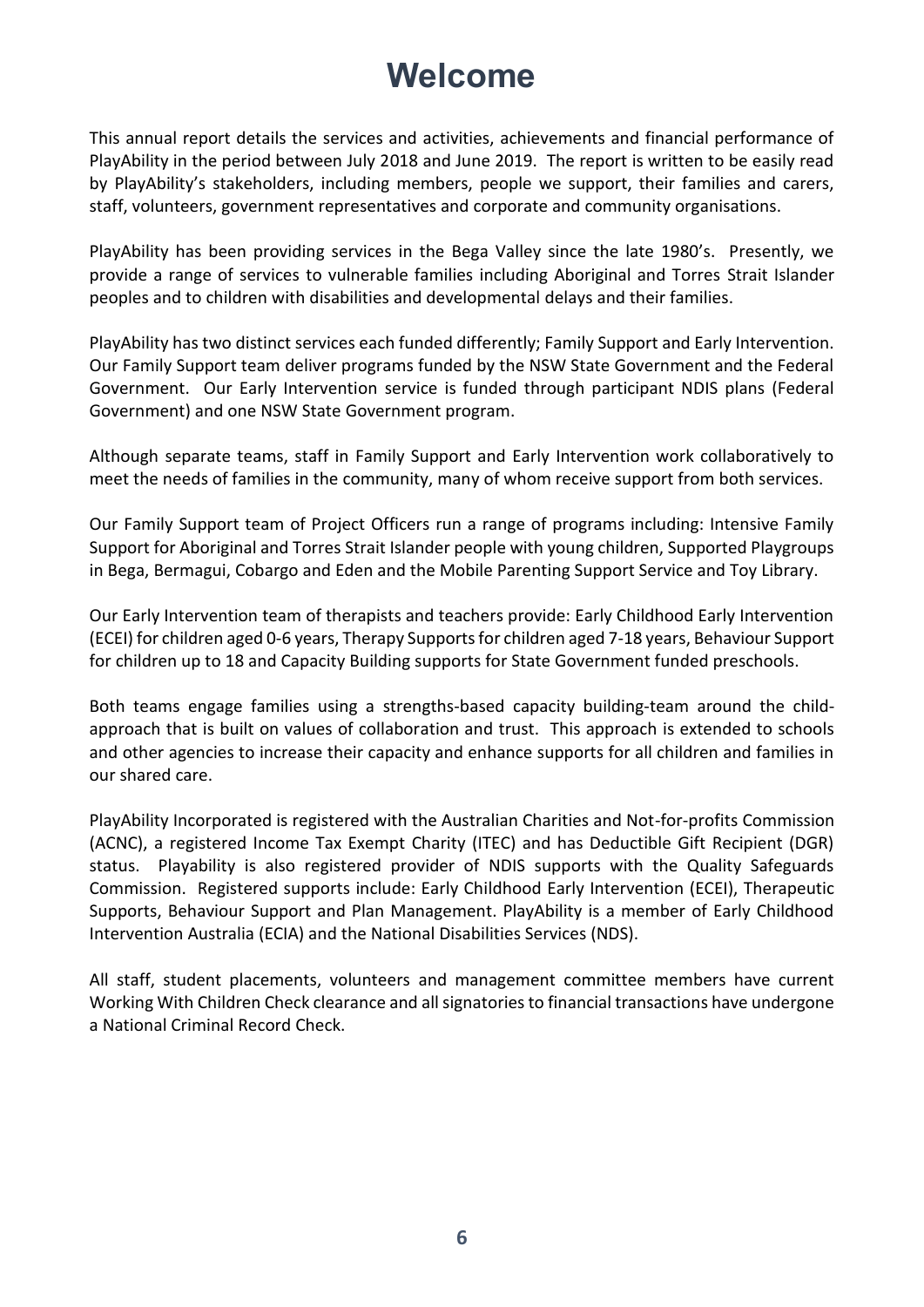# **Publicity and Promotion**

PlayAbility has several ways we communicate our programs, services and events through the community. These include our website, Facebook page, term newsletters, email lists, brochures and through inter-agency meetings, community contacts and partner organisations. We have multiple listings in the Bega Valley Shire Council Community Directory and are listed on the NDIA portal and HumanServices.Net. Our service is promoted once a year in the NDIS Services lift out in the local papers.

Referrals for our Family Support services come mostly from connections and relationships with other agencies in the sector. The toy library truck also continues to carry our name across the shire each week.

Staff from Family Support and Early Intervention teams actively attend and set up stalls at community and cultural events to promote our programs and connect with the community and other service providers.

# **Management Committee**

| Julia Clark           | Chairperson                |
|-----------------------|----------------------------|
| Anna Clarke           | Vice Chairperson           |
| Sean Southwood        | Treasurer (until May 2019) |
| Helga Humbert         | Member / Treasurer         |
| <b>Stacey Phelan</b>  | <b>Ordinary Member</b>     |
| <b>Alison Simpson</b> | <b>Ordinary Member</b>     |
| <b>Frank Pearce</b>   | <b>Ordinary Member</b>     |

# **Staff**

### **Operations**

| Geoff Johnston       | <b>Chief Executive Officer</b> |
|----------------------|--------------------------------|
| Sam Schweitzer       | Manager                        |
| Rose Taylor          | <b>Bookkeeper</b>              |
| <b>Rachel Wilson</b> | Assistant                      |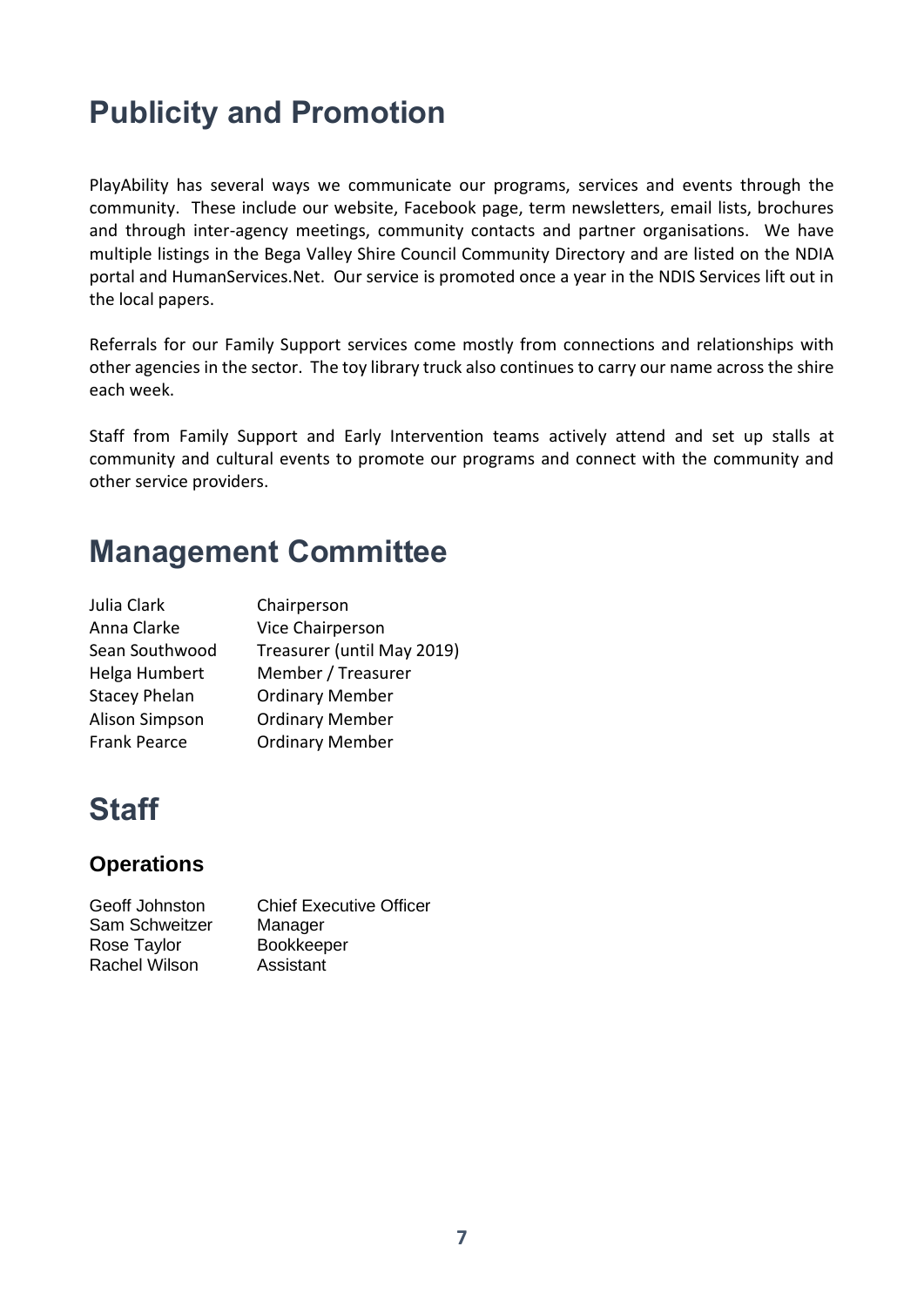# **Staff**

### **Family Support**

Kylie Eldridge- Spires Manager Mahala Pickett Project Officer Kim Aldridge Project Officer Amber Spires Project Officer Erin Halloran Project Officer Sarah Sweeny Project Officer Makayla Spires Project Officer

Josie Stewart School Based Trainee



*PlayAbility Family Support Team*

### **Early Intervention**

Geoff Johnston Specialist Teacher Karyn Thomas Specialist Teacher Kerrin Braithwaite Psychologist

Suzie Eruera Manager / Specialist Teacher Rowan Cox Speech Pathologist Kate Hanlon Speech Pathologist Bethany Platt Occupational Therapist Martina Israel Occupational Therapist



 *Occupational Therapist Martina*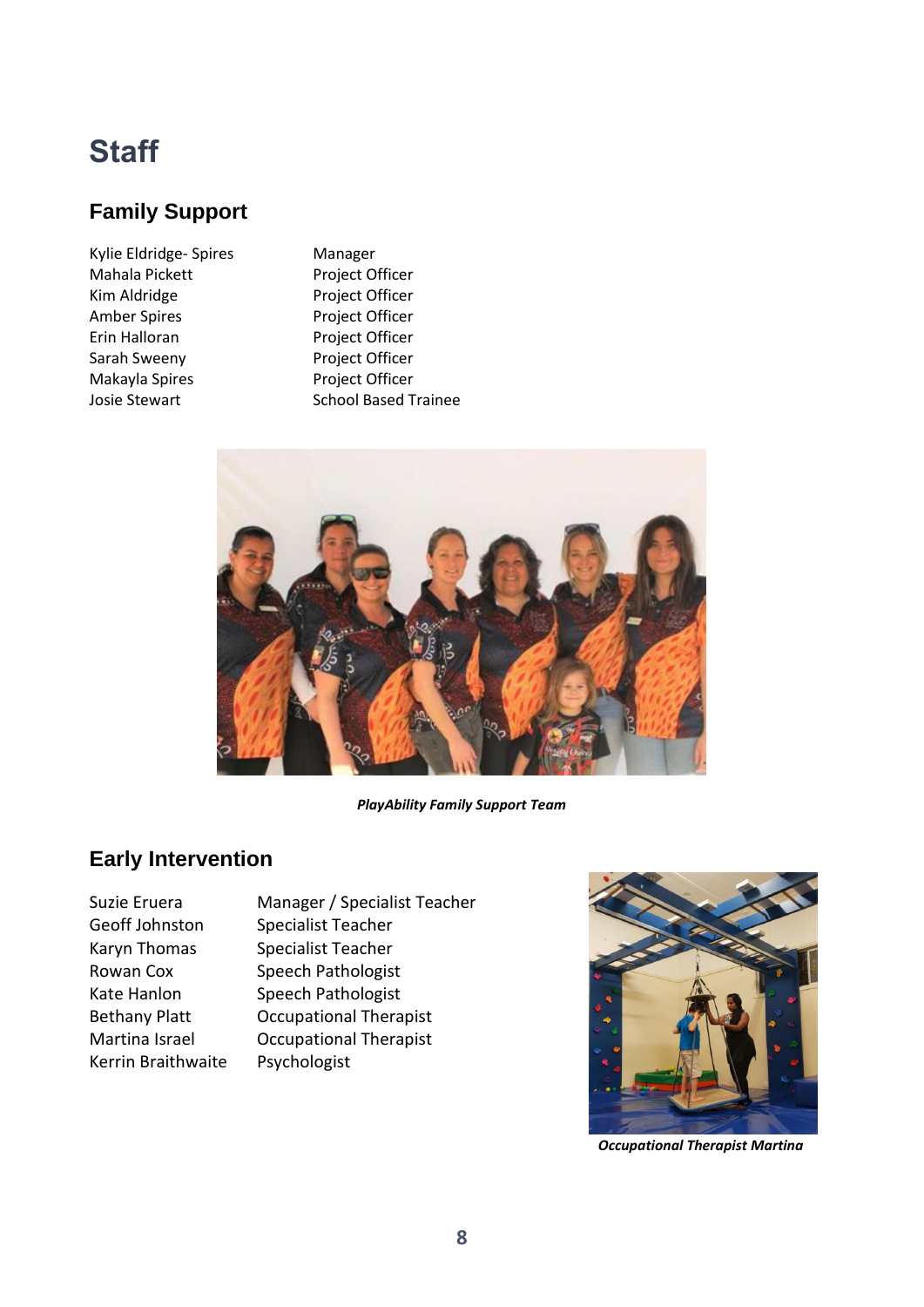## **OrganisationalStructure**

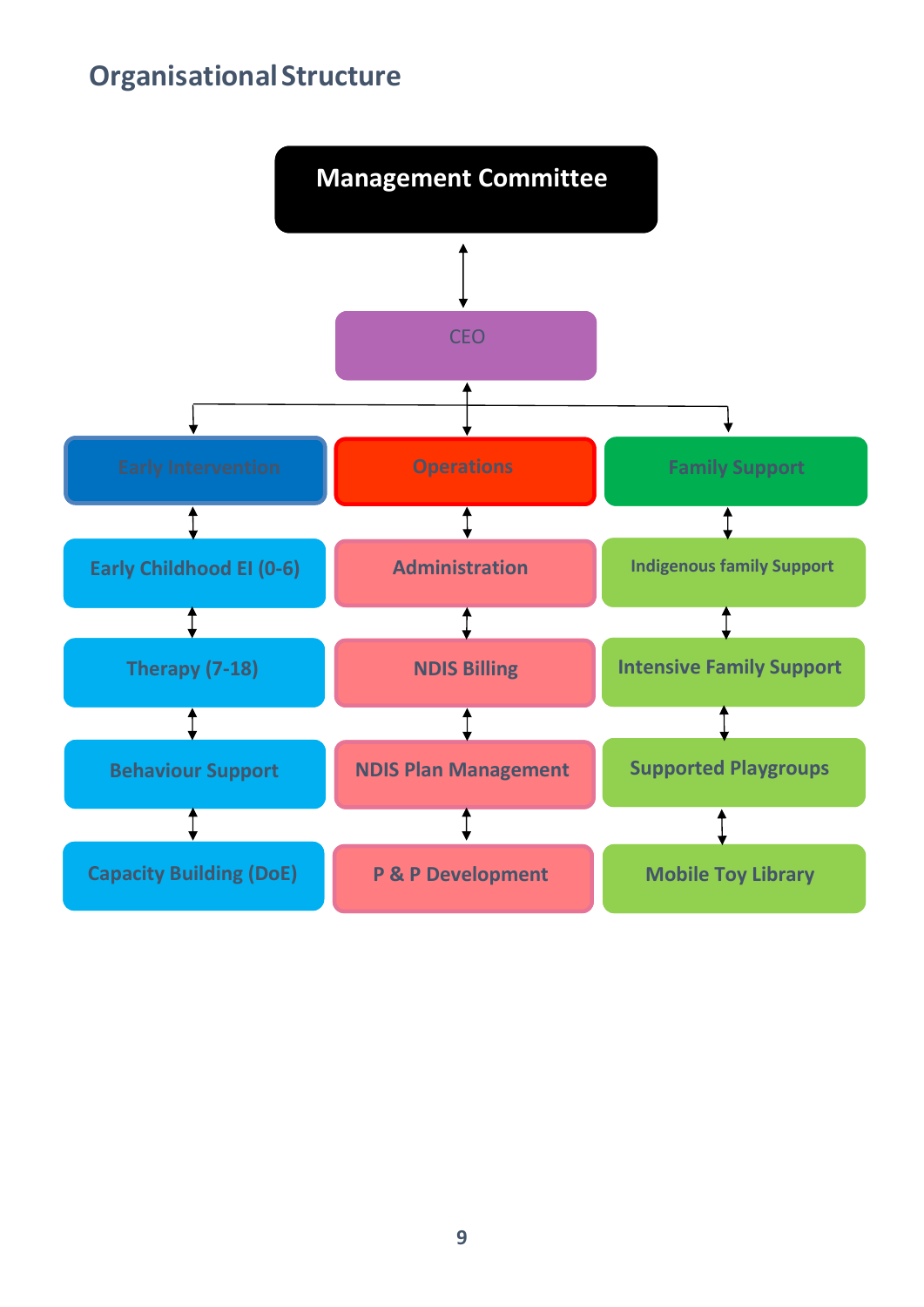

#### **1.MINUTES OF THE 2017/18 AGM Date:19th November, 2018 Meeting Open: 6.05pm**

Venue: Merimbula RSL Club. 52-54 Main Street Merimbula, NSW 2548

Present: Anna Clarke (acting Chairperson), Stacey Phelan (Minute Taker), Alison Simpson, Sean Southwood (phone), Frank Pearce (phone), Geoff Johnston, Samantha Schweitzer, Liz Royds (Tanner Salt), Chelsea Yarrie, Mary Hourigan

Apologies: Julia Clark

Anna Clarke took the chair, welcomed those present and opened the meeting.

#### **1. Minutes of Previous Meeting**

Read by: All present, no amendments required. Moved: S Phelan J Seconded: . A Simpson

#### **2. Chairperson's Report**

Read by: Anna Clarke, Chairperson. No business arising. Moved: S Phelan Seconded: A Clarke

#### **3.Treasurer's Report**

Read by:Samantha Schweitzer No business arising. Moved: S Southwood Seconded: A Clarke

#### **4.Service Managers Report**

Read by:Service Manager. No business arising. Moved: S Phelan Seconded:. A Clarke

#### **5. Auditor's Report**

Read by: Liz Royds, Tanner Salt, No business arising. Moved: S Southwood Seconded: S Phelan.

#### **6.Existing Committee Members**

Julia Clark, Chairperson, Sean Southwood, Treasurer, Ordinary Members: Alison Simpson, Frank Pearce, Stacey Phelan. Samantha Schweitzer; Public Officer

#### **7. Management Committee Nominations**

Office Bearers & Committee Members vacated their positions. S Schweitzer read out the names of those nominating as well as the names of the proposer & seconder. There were no nominations from the floor.

New Office Bearers and Committee Members accepted their positions as follows:

| Chairperson            | Julia Clark, Proposer-A Clarke, Seconder S Phelan     |
|------------------------|-------------------------------------------------------|
| Vice Chairperson       | Anna Clarke, Proposer-J Clark, Seconder-S Phelan      |
| Treasurer              | Sean Southwood, Proposer-A Clarke, Seconder S Phelan  |
| Secretary              | Unfilled at time of meeting                           |
| <b>Ordinary Member</b> | Alison Simpson, Proposer - J Clark, Seconder-S Phelan |
| <b>Ordinary Member</b> | Frank Pearce, Proposer J Clark, Seconder-S Phelan     |
| <b>Ordinary Member</b> | Stacey Phelan, Proposer- J Clark, Seconder- A Clarke  |
| <b>Public Officer</b>  | Samantha Schweitzer is re-appointed as Public Officer |

#### **8. Auditor**

Tanner, Salt & Associates to be re-appointed as Auditors. Moved: S Southwood, Seconder A Clarke

**9. General Business** - no general business. **Meeting Closed 6:30 pm**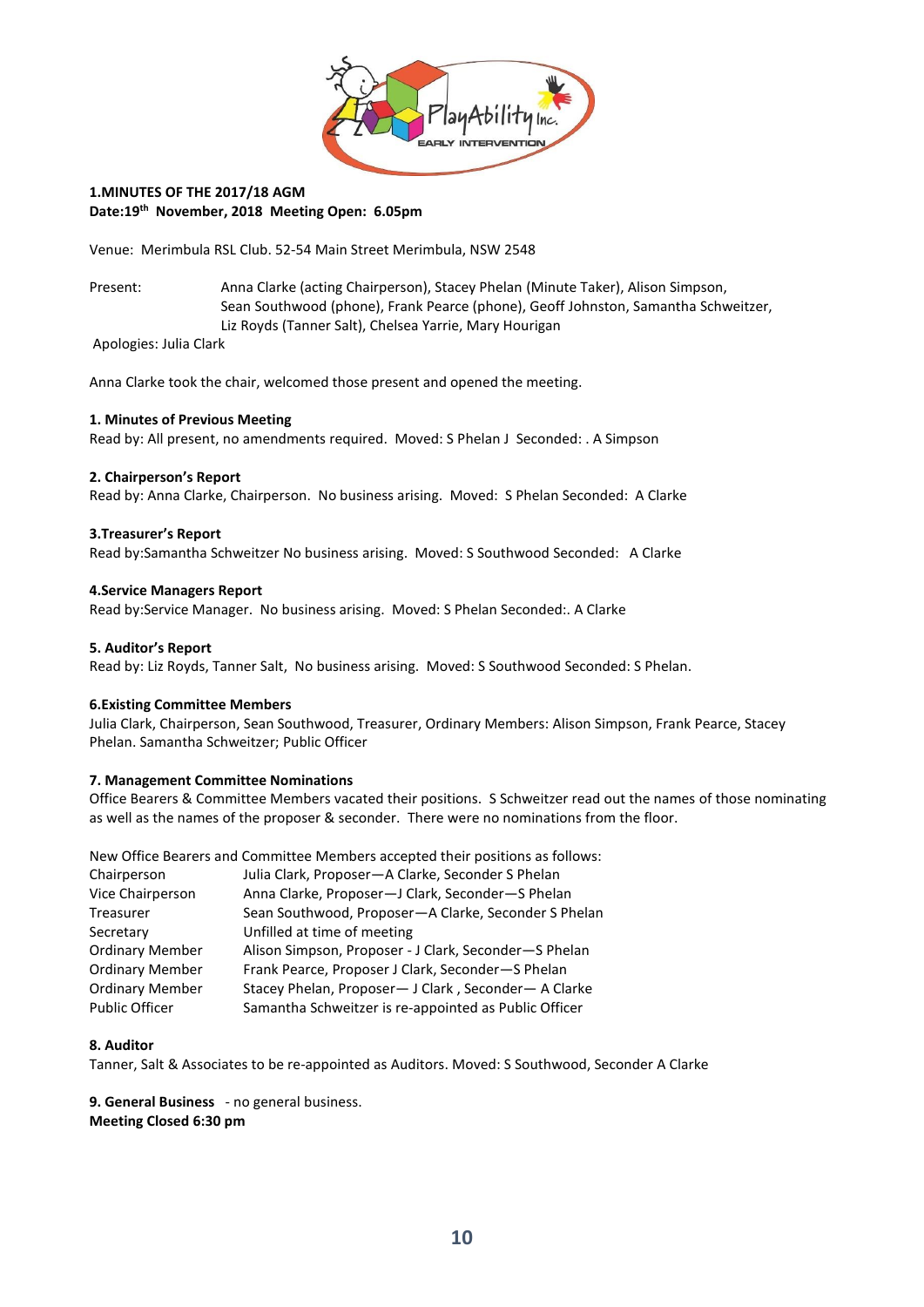# **Chairpersons Report – Julia Clark**

Our key role in the community of the Bega Valley is to support families. Ideally, we help them to grow and thrive but in some cases just getting through to the next appointment is a win. We are enabling families to access and receive social and therapy supports that will include them in the community and help them to be the best they can be. Under the NDIS the context of how we do this has meant PlayAbility, as an organisation that aims to put families first, has had to continually adapt and change.

The committee, management and staff at all levels have risen to this challenge head on. The key issues we have faced over the past 12 months include: cash flow (due to funding now being after service delivery), significant fluctuations in service demand, changes in the fee schedule and increases in compliance and reporting. Thankfully, management and staff under the guidance of the committee PlayAbility responded quickly to overcome these issues and restructure our processes.

In February we completed the Strategic Business Plan 2019-2021 (SBP) which stated clearly how we aim to prioritise our work with families within the new market based framework. The SBP marked a significant shift for us as a community based organisation because in a consumer-directed market we may increasingly find ourselves competing against statewide and for-profit players for market share, grant funding and staff. The SBP identified risks and opportunities within this and provides a template for growth whilst maintaining our core values to work collaboratively with families.

In March this year PlayAbility completed its first audit under the Quality Safeguards Commission. Included in this audit were two new categories included to increase the range of services we can now offer to families in Early Intervention. Family Support has also submitted proposals to Government to increase services to meet demand and has begun increasing its reach into the north of the Bega Valley Shire and into the Eurobodalla. These exciting opportunities will increase our ability to meet the growing needs of the community and lay the foundation for years to come.

In line with these plans to expand services and reach into the community the committee is supportive of the goal to attain land and build a fit for purpose facility in Bega. This facility will incorporate both services in the same location and enable us to provide modern evidence-based practices in a friendly, culturally appropriate environment that will respectfully meet the needs of the community well into the future.

Personally, it has been a privilege to chair the PlayAbility committee. I would like to thank all present and past committee members and extend my thanks to Geoff, Sam, Kylie, Suzie and their teams for their dedication and skills in ensuring PlayAbility continues to meet the needs of families in the Bega Valley.

#### **Julia Clark**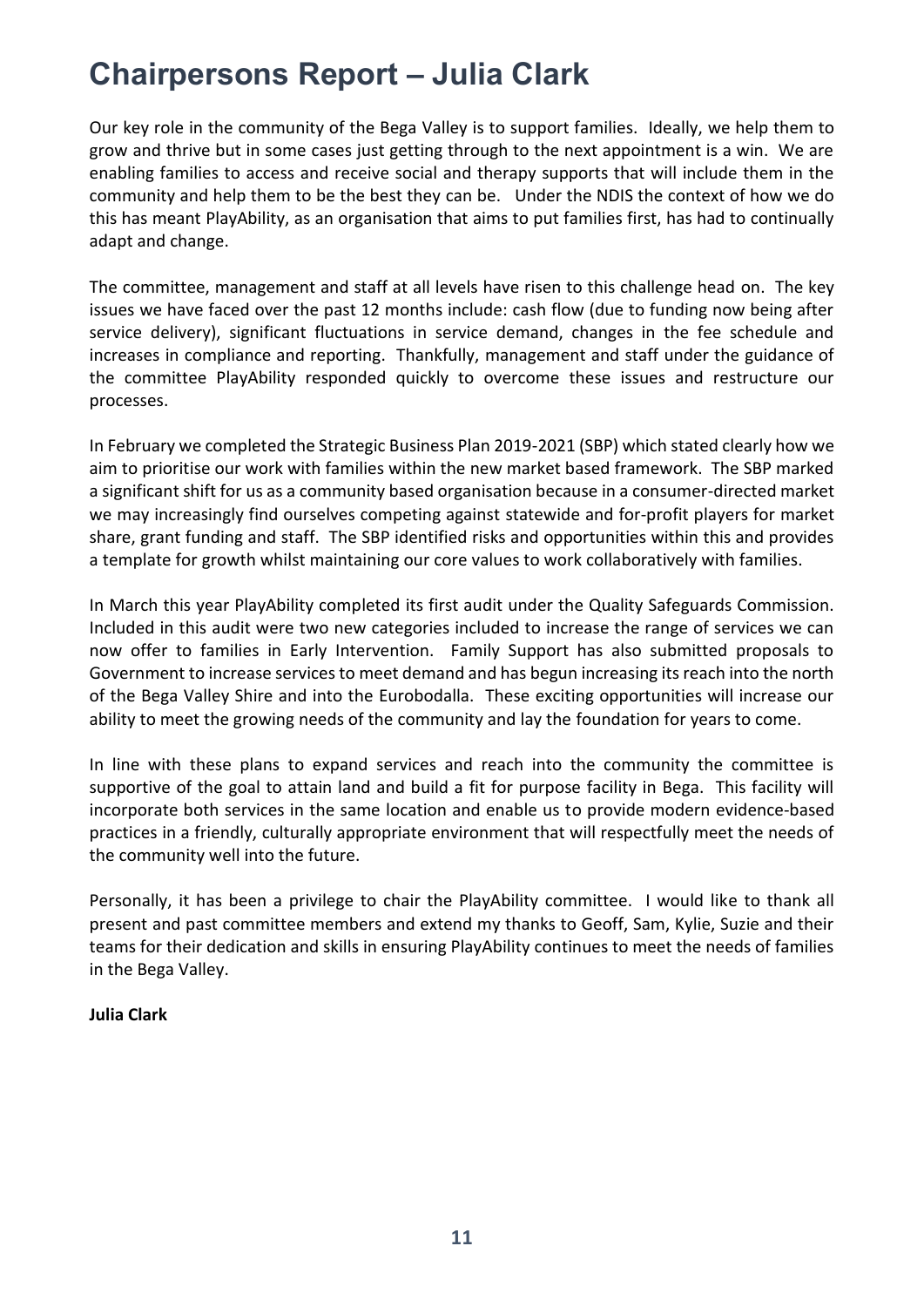# **Treasurers Report – Helga Humbert**

The annual audit for PlayAbility Inc. Has been conducted by Tanner Salt & Associates (Certified Practicing Accountants).

The opinion of Tanner Salt & Associates is that, the financial report of PlayAbility Incorporated: a) Gives a true and fair view of the association's financial position as at 30 June 2019 and of its performance for the year ended on that date; and

b) Complies with division 60 of the Australian Charities and Not-for-profits Commission Act 2012.

The Audited financial report has been prepared to assist PlayAbility Incorporated to meet the requirements of the Associations Incorporation Act 2009 and the Australian Charities and Not-for-profits Commission Act 2012. as a result, the financial report may not be suitable for another purpose.

#### **Headline Financials for the year to 30 June 2019**

|                                         | 30 June 2019 | 30 June 2018 |
|-----------------------------------------|--------------|--------------|
| Total Income for the Year:              | \$970,612    | \$1,077,586  |
| Total Expenditure for the Year:         | \$1.170,629  | \$1,122,780  |
| Total Surplus/Deficit for the Year:     | \$ (93, 043) | \$(152, 168) |
| <b>Total Capital Expense:</b>           | \$0          | \$0          |
| Total Depreciation charge for the Year: | \$23,173     | \$29,327     |
| Cash Holdings:                          |              |              |
| <b>IMB Operating Account</b>            | \$77,279     | \$218,662    |
| Term Deposit                            | \$10,272     | \$10,060     |
| Petty Card (Debit Card)                 | \$36         | \$56         |
| <b>Total Cash</b>                       | \$87,587     | \$228,778    |

#### **Note to Cash Holdings:**

\$63,099 cash is held as current provision for Employee Entitlements accrued at 30 June 2019. \$39,215 cash is held as a non-current provision for Employee Entitlements accrued at 30 June, 2019.

The Operations team and Treasurer have presented detailed financial reports to the committee at each monthly meeting throughout the year and great thanks go out to Sam Schweitzer for the timely provision of these reports and the preparation and input into the 2019 Financial report.

The ongoing transition to a new funding model (NDIS) has been a challenge due to large fluctuations in demand for services affecting cash flow, particularly in the period from mid December through to mid February. Sean Southwood, in his role as Treasurer up until May 2019, was pivotal in supporting the Operations team to navigate this period and we are very grateful for his advice through this time. Furthermore, I wish to recognise the dedication and professionalism of PlayAbility staff, through their commitment to working with families, in having maintained service delivery at a high standard.

Funding across other service areas remained in place for 2019 with review of these coming up mid 2020. Going forward, financial stewardship of the PlayAbility will continue to be a critical factor as the organisation increases staff to meet incoming demand, develops new programs and grows into new areas at a time where we need to transition to becoming a social enterprise in a competitive market. The Operations and management teams in conjunction with the committee will continue to monitor the monthly financials and cash position along with updates on funding for the key programs, to ensure that PlayAbility adapts its programs where necessary and operates within its financial capabilities.

**Helga Humbert Treasurer**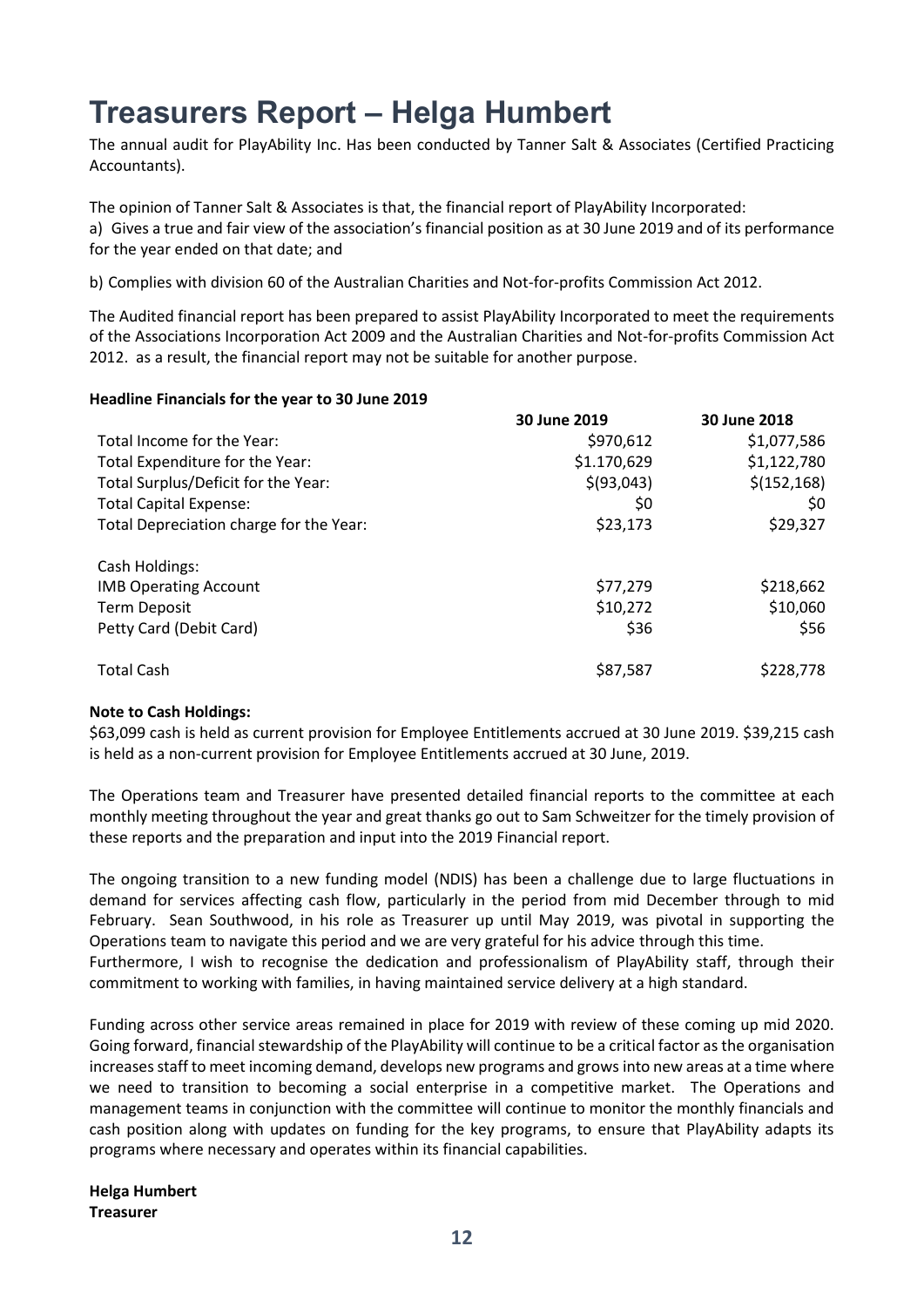# **Future Funding**

The graph below shows the magnitude of current and forecast income streams over the years transitioning to the NDIS and into 2020. What can be seen is the steady funding for Family Support and the shift in income from the previous block funding of EI to the NDIS.



The graph below illustrates the current and 2023 projections for the growth in funding of participants plans across all the postcodes of the Bega Valley Shire and southern Eurobodalla.



Source: Australian Government Dept. of Social Services. Building Local Care Workforce (BLCW) –Demand Map. [www.blcw.dss.gov.au](http://www.blcw.dss.gov.au/)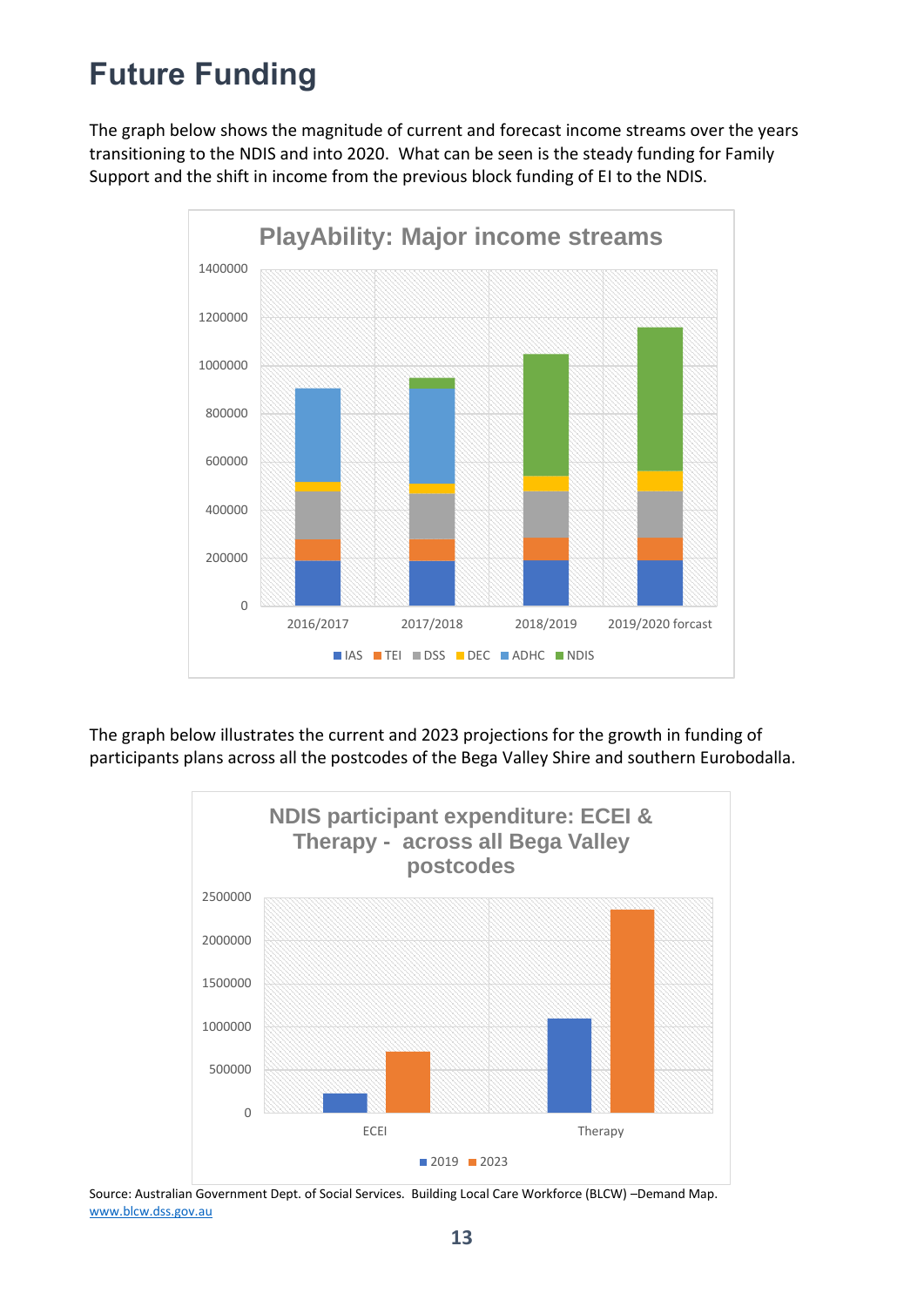# **CEO Report – Geoff Johnston**

At this point last year PlayAbility was looking towards 12 months of transition to a new funding structure. In reflection what we have achieved has been so much more than that. We have actually had to respond quickly to policy changes, adapt to fluctuations in demand, increase our productivity and maintain a quality of service in line with our values. The process has challenged each member of staff in different ways, but I feel at the end of the day it has made our purpose and our commitment to helping children and families clearer and stronger.

PlayAbility is an organisation of individuals all working to a common goal: to help children and their families to be the best they can be. Both in Family Support and in Early Intervention we do not place a limit on our capacity to support families except where it is unsafe or inappropriate to do so. In both Suzie and Kylie, as managers of their respective teams, I am inspired daily by their knowledge, sensitivity, courage and integrity to act in the best interests of the families in their care.

If the past year has been one of transition and adaptation the next will surely be one of laying the foundations for future growth based on our Strategic Business Plan. Currently, both services have been experiencing increased referrals since June as the NDIA has become more efficient and other services have reached capacity. At this point we are looking to double the number of therapists in Early Intervention over the next few months.

Family Support is looking to expand their services in the north of the shire whilst still retaining a strong presence in Eden. The needs of many vulnerable families are high and complex and the team works closely in collaboration with other agencies to ensure families receive appropriate timely supports.

In view of this need to expand and grow our capacity to provide services in the community is also the necessity to attain land and build a new purpose built centre in Bega. This is needed to service the growing demand for supports in the north of the shire, to co-locate both Family Support and Early Intervention and to provide modern facilities to deliver evidence based practices in a suitable culturally appropriate environment. To this end I have been meeting regularly with stakeholders and gathering support. By this time next year hope to be well on the way to planning for the build.

I wish to express my gratitude to Sam, Rachel and Rose in Operations for their support in realigning our service and overcoming numerous technical issues. Also, thanks to the PlayAbility committee for their continuing support and guidance and asking all the hard questions. Lastly, I would like to express my highest regard to our Project Officers, Teachers and Therapists who go about their daily work with families with unwavering commitment and dedication.

#### **Geoff Johnston**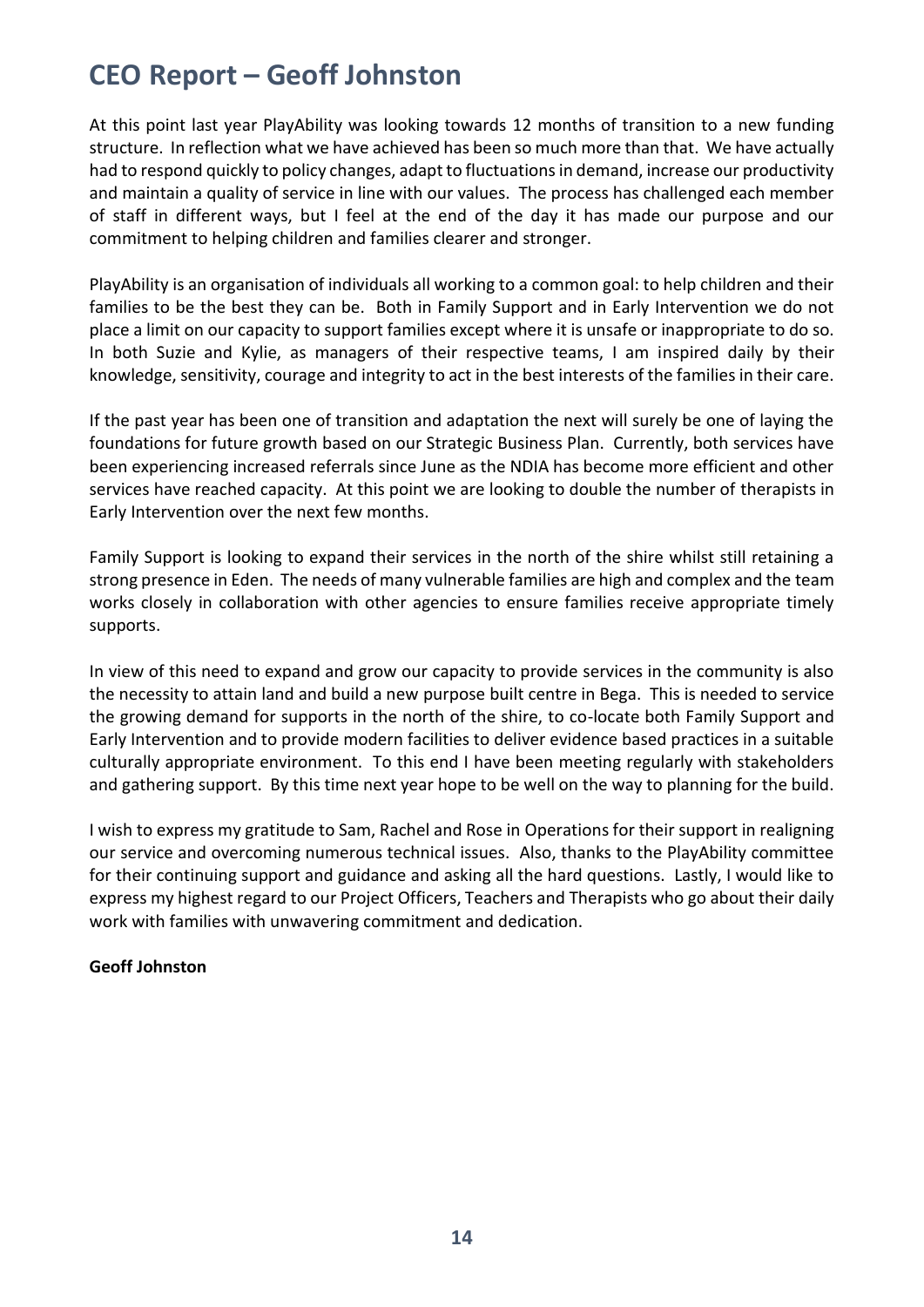# **Operation Manager's Report – Sam Schweitzer**

A number of new challenges arose for the organisation as we closed out 2018 and began the new year. After completing the transition to the NDIS we found ourselves having to adapt quickly to changes in funding and staffing through which we are grateful for the support of the committee. At this point we are looking towards 2020 with a greater sense of security than we had at the same time last year.

The first challenge through December and January last year was a looming cash flow issue due to the expected fall in demand for NDIS services across this period. This period actually extended through February which affected our ability for accurately forecast a sustainable budget. With the guidance of Sean Southwood (Treasurer), support from the NDIA to restructure our billing and the commitment of staff we were able to steer ourselves through this period.

This period also saw four staff members take parental leave to have children. This was wonderful of course but the synchronicity of their timing meant a fair bit of juggling, re allocating and scheduling. Thankfully some new staff came on board and others stepped up which was great support for families and other staff.

In Early 2020 the Strategic Plan was completed and approved by the committee. This was an important step as our roles in the sector are diverse and changing. The Plan is a solid representation of where we are but as things have changed so much recently we may need to look again at it in the near future as we look to expand our services into new areas.

The lead up to our first audit under the Quality and Safeguards Commission meant many new policies were written and presented to the committee and many new templates and protocols developed. Thankfully, again due to the commitment of Rachel we were able to get through this audit with a minimum of changes. This was significant as two new groups were added to registration; Behaviour Support and Plan management. The latter requiring a lot of modification to our software which took some time to resolve.

Our projections into 2020 are looking positive with ongoing commitments of Government funding coming though ahead of schedule and demand for NDIS services increasing rapidly. Maintaining services through the NDIS transition meant a financial loss for the 2018/19 financial year was unavoidable, again. However, this loss will be balanced by the projection of a profit in 2019/20 of the same magnitude.

After the near miss that was 2018/19 I am very proud of what we have achieved as we begin to regrow the service; and especially grateful to Rachel, Rose, Geoff, Kylie and Suzie for their support.

A special mention also to our former Treasurer, Sean Southwood, whose guidance and support during this stressful few years was indispensable, and I am extremely grateful for the time he took out of his busy schedule for his role at PlayAbility.

#### **Samantha Schweitzer**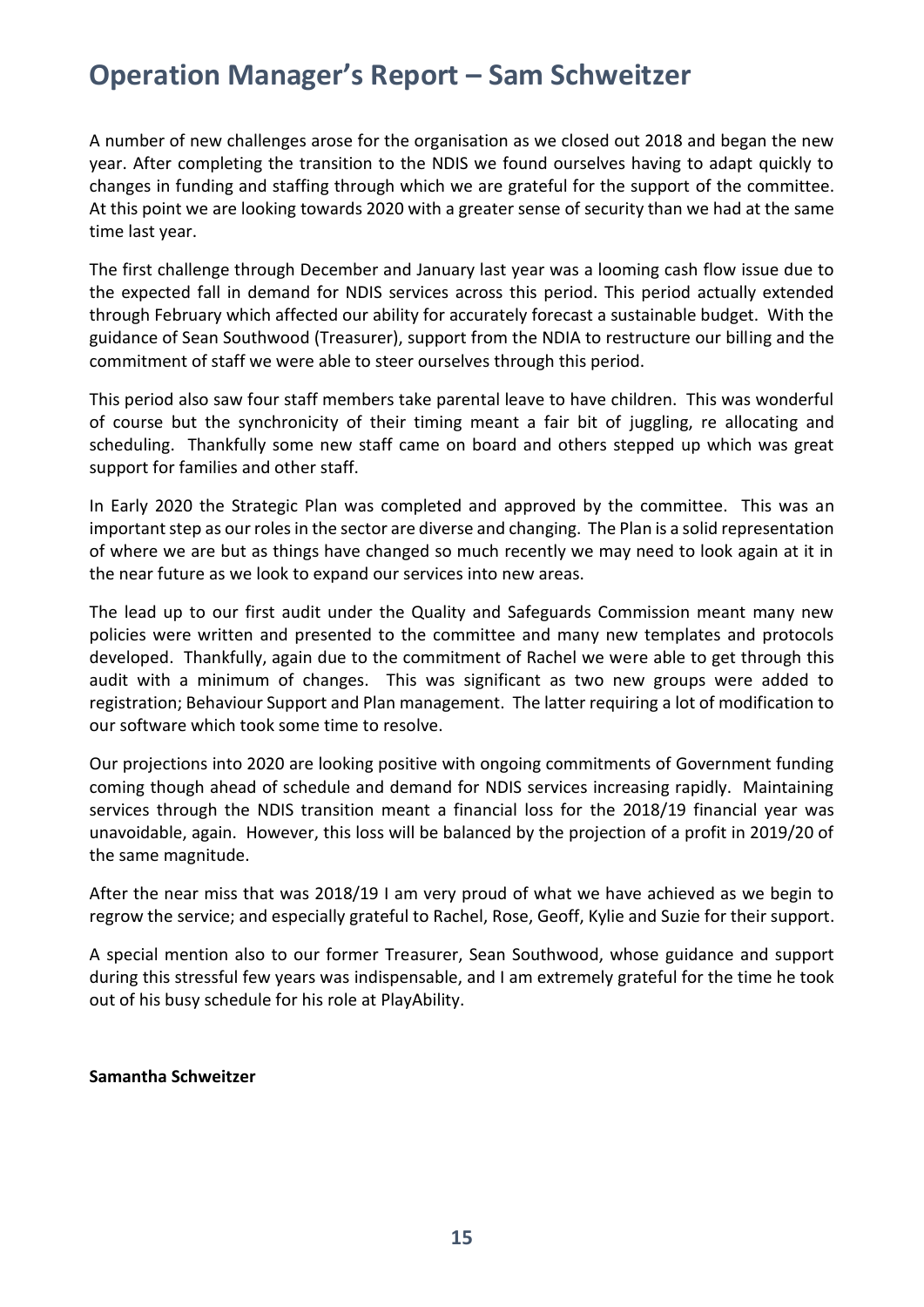# **Family Support Manager's Report – Kylie Eldridge-Spires**

#### **Family Support Program**

Parents/carers needing additional support who have children 0-12years; PlayAbility provides information, home visiting where there could be challenges to parenting such as mental illness, children with particular needs, loneliness and isolation, family and domestic violence, poverty, impact of alcohol and other drugs, for example. When appropriate soft case management will be provided to ensure that families are receiving services that best meet their needs.

Some families experience complex issues that lead to unsafe and unstable home environments. Without appropriate supports, these vulnerable families are unable to ensure the safety and wellbeing of their children. PlayAbility works with families who are seeking to address these complex issues. We collaborate with other organisations and help engage extended family and the broader community to create safe and stable environments, where all children and family members are supported to reach their goals. There are currently 42 Adults and 42 children that are actively accessing our Family Support service

#### **Supported Playgroups**

PlayAbility offers playgroups in Bermagui, Cobargo, Bega and Eden on a weekly basis during the school term. The purpose is to support parents and their children with their social skill development, connecting parents with other parents, craft and play activities, and just fun playing, singing and stories. There are currently 75 Adults and 104 Children accessing playgroups.

#### **MPSS (Toy truck)**

The truck has visited 10 different locations including Cobargo x 2 locations, Bermagui, Bega, Rocky Hall, Pambula x 2 locations, Bemboka, Merimbula, Eden. There are currently 124 families actively accessing this service.

#### **Training/personal development**

Joint Child Protection Response Program Aboriginal community engagement workshop in Eden - two consecutive days · Aboriginal mentor training delivered by TAFE NSW at Jigamy - four consecutive days · TEI reform training in Bega  $-1$  day  $\cdot$  Cultural consideration training delivered in Bega by Alison Simpson

PlayAbility FS staff attended numerous community events and celebrations this year including NAIDOC celebrations in Moruya, Bega and Eden and Community Fun Day in Bega.

We got some great news from PMC that our funding for the Indigenous Advancement Strategy has been extended for a further 2 years. We have our fingers crossed that we get the same result off the TEI and DSS mid next year.

PlayAbility welcomed a school base trainee Josie this year. Josie has been doing 8 hours a week across FS and EI whilst working towards completing her higher school certificate.

I would like to thank Aunty Kim, Sarah, Erin, Mahala, Amber, Makayla and Josie for their commitment and tireless efforts that they contribute to making our FS team what it is.

#### **Kylie Eldridge-Spires**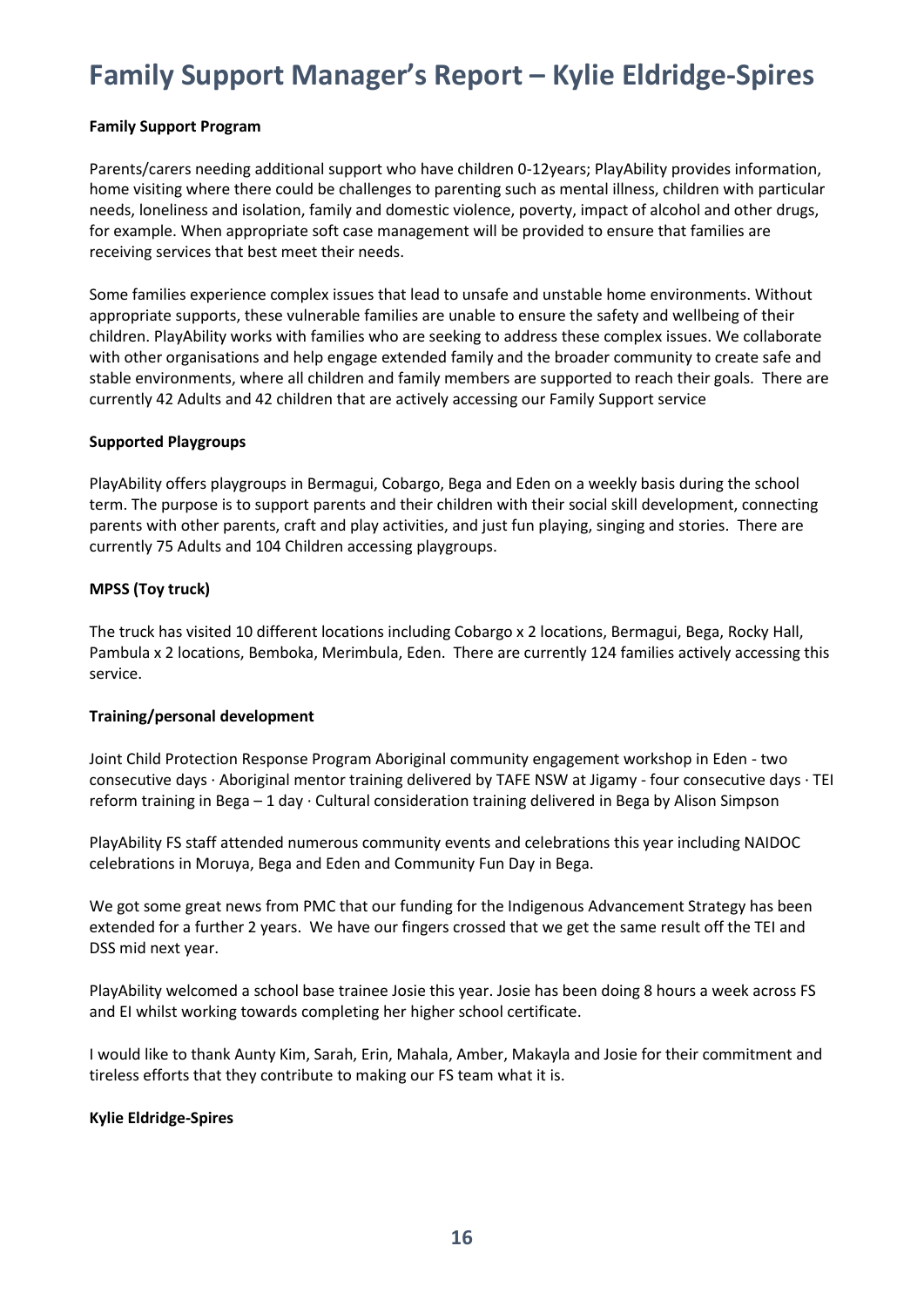# **Early Intervention Manager's Report – Suzie Eruera**

Since becoming the manager of Early Intervention (EI) in July 2018 I have been immersed in the NDIS. It is hard to overstate the impact this transition has had on both staff and families. On one hand access to funding for supports has become much more available for families and on the other the amount of processing of information has increased pressures on both families and staff.

The NDIS carries with it a focus on budgets, goals and measurable outcomes whereas we in Early Intervention know the secrets to unlocking early childhood development lie in building relationships and the simple joys of interactions through play. Over the past year all the staff in the EI team have wrestled with the balance between these two realities.

The period from late last year through Autumn 2019 was a period in which the team adapted to these changes. There were many positive discussions as we worked through how best we can serve families whilst also getting through all our responsibilities around productivity and reporting. Delays at the NDIA meant few new children were being funded. The consequence of this was we welcomed back many of the children and families who had been with us up to five years before.

There has been a number of staff changes over the year as Nettie retired at the end of last year and Martina and Bethany took parental leave in March and September respectively. Kate joined the team early in the year with Phil and Annastasia beginning recently. We were also joined through the year by TAFE and University students on placement which generated some great discussions.

From about the middle of the year the trickle of new families seeking supports has grown into a flood. We currently work with around 75-80 families, which is our capacity. With around four referrals per week presently we have a waiting list of 25 children. Recruiting for staff has been a priority and thankfully we are hopeful of a few new staff in the new year to meet demand.

Since Phil began with us recently as an assistant, we have been exploring the role of using an Allied Health Assistant to expand our services to more children which may free up some of our therapists for new children as they come through. It is early days, but this looks to be going well and we will look to expand this model next year. I have also just heard they we have been successful in attaining funding for a stand-alone sensory gym for the Eden Centre and look forward to getting that up and running too.

Overall, it has been a very challenging year but at this point I feel we are much stronger and ready to grow the service next year into some exciting directions.

#### **Suzie Eruera**